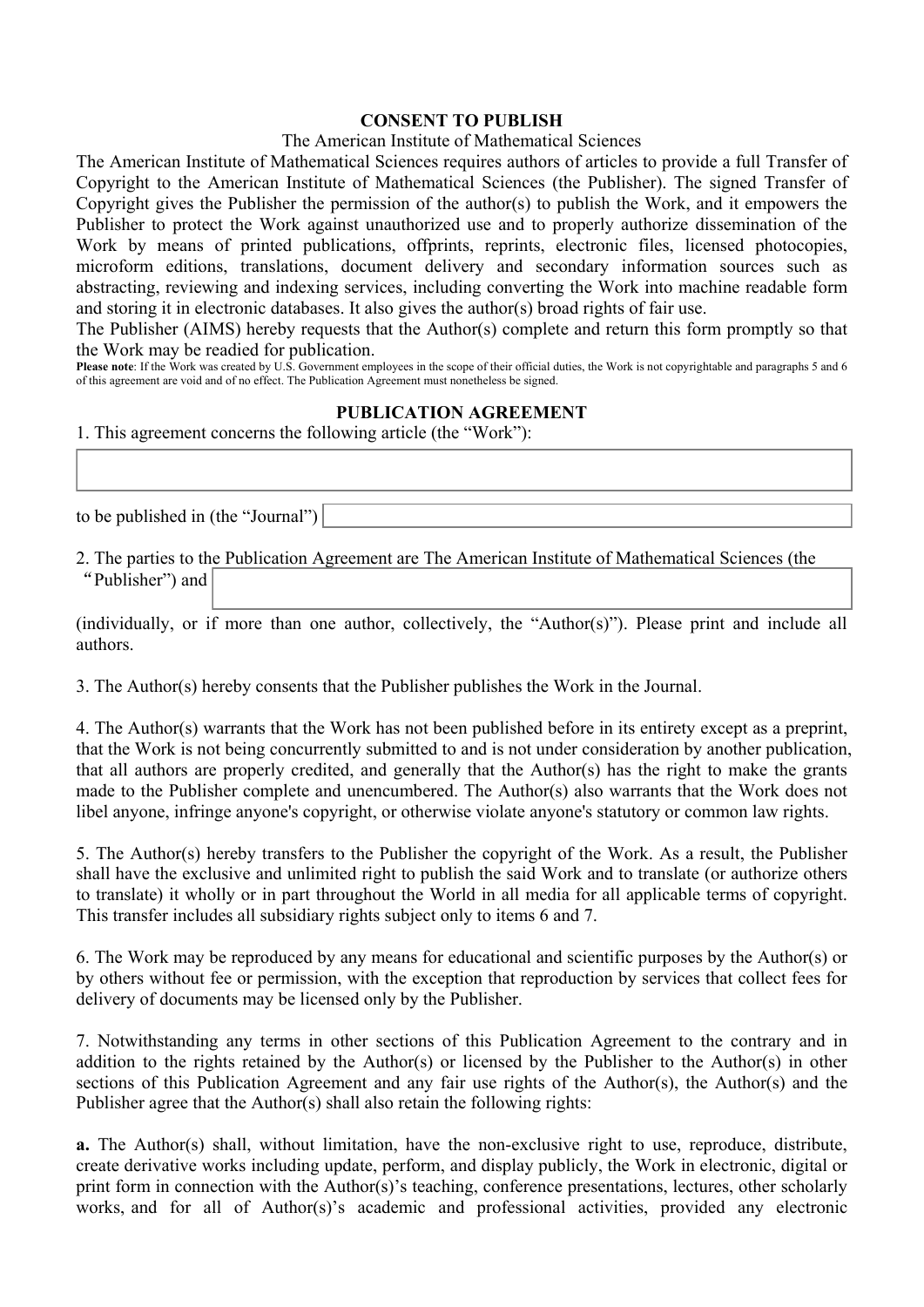reproduction faithfully renders the appearance and functionality of each page in its entirety exactly as published online in the Journal.

**E E** Once the Work has been published by the Publisher, the Author(s) shall also have all the non-exclusive rights necessary to make, or to authorize others to make, the text and other content of the Work available in digital form on one or more digital repositories or websites under the control of the Author(s) or a nonprofit entity, provided any electronic reproduction faithfully renders the appearance and functionality of each page in its entirety exactly as published online in the Journal.

**e0** The Author(s) further retains all non-exclusive rights necessary to grant to the Author(s)'s current or future employing institution(s) the non-exclusive right to use, reproduce, distribute, display, publicly perform, and make copies of the Work in electronic, digital or in print form in connection with teaching, digital repositories, conference presentations, lectures, other scholarly works, and all academic and professional activities conducted at the Author(s)'s employing institution(s), provided any electronic reproduction faithfully renders the appearance and functionality of each page in its entirety exactly as published online in the Journal.

**f** OThe Author(s) shall have the non-exclusive right to grant permission to other publishers or institutions to publish the Work in an anthology of works on related topics, provided any such publication faithfully reproduces each page in its entirety exactly as it appeared in the Journal.

8. The parties agree that wherever there is any conflict between stated policies of the Publisher and this Publication Agreement, the provisions of this Publication Agreement are paramount, and the Publisher's policies shall be construed accordingly.

9. In the event of receiving any request to reprint or translate all or part of the Work, the Publisher shall seek to inform the Author(s).

10. The Author(s) and the Publisher hereby dedicate the Work to the public domain after 28 years from the date of publication. Works in the public domain are not protected by copyright and can be used freely by everyone.

11. This agreement is to be signed by the Author(s) or, in the case of a "work-made-for-hire," by the employer. If there is more than one author, then either all must sign the Publication Agreement, or one author may sign for all provided the signer appends a statement that attests that each author has approved this agreement and has agreed to be bound by it. This Agreement will be governed by the domestic laws of Missouri and will be binding on, and inure to the benefit of, the Author(s)'s heirs and personal representatives and the Publishers successors and assigns.

12. Final Agreement. This Publication Agreement constitutes the final agreement between the Author(s) and the Publisher with respect to the publication of the Work and allocation of rights under copyright in the Work. Any modification of or additions to the terms of this Publication Agreement must be in writing and executed by both Publisher and Author(s) in order to be effective.

## Cnicwj qtu'o ww'ui p.''qt''qpg'cwj qt''o c{''ui p''Hi'yj g''ui pgt''crrgpf u'c''uvcygo gpv'yj cv'cwguvu'yj cv'' ecei 'cwi at 'i cu'crrt axef 'vi ku'ci t ggo gpv'cpf 'i cu'ci t ggf 'vq'dg'dqwpf 'd{ 'k0'

| Cwj qt'3"<br>$^{\bullet}$         |                   | <b>Rthpv'pco</b> g' |
|-----------------------------------|-------------------|---------------------|
| $^{\bullet}$                      | $^{\bullet}$      | Ui pcwtg"           |
| $^{\prime\prime}$<br>$^{\bullet}$ | $^{\prime\prime}$ | Fcw"                |